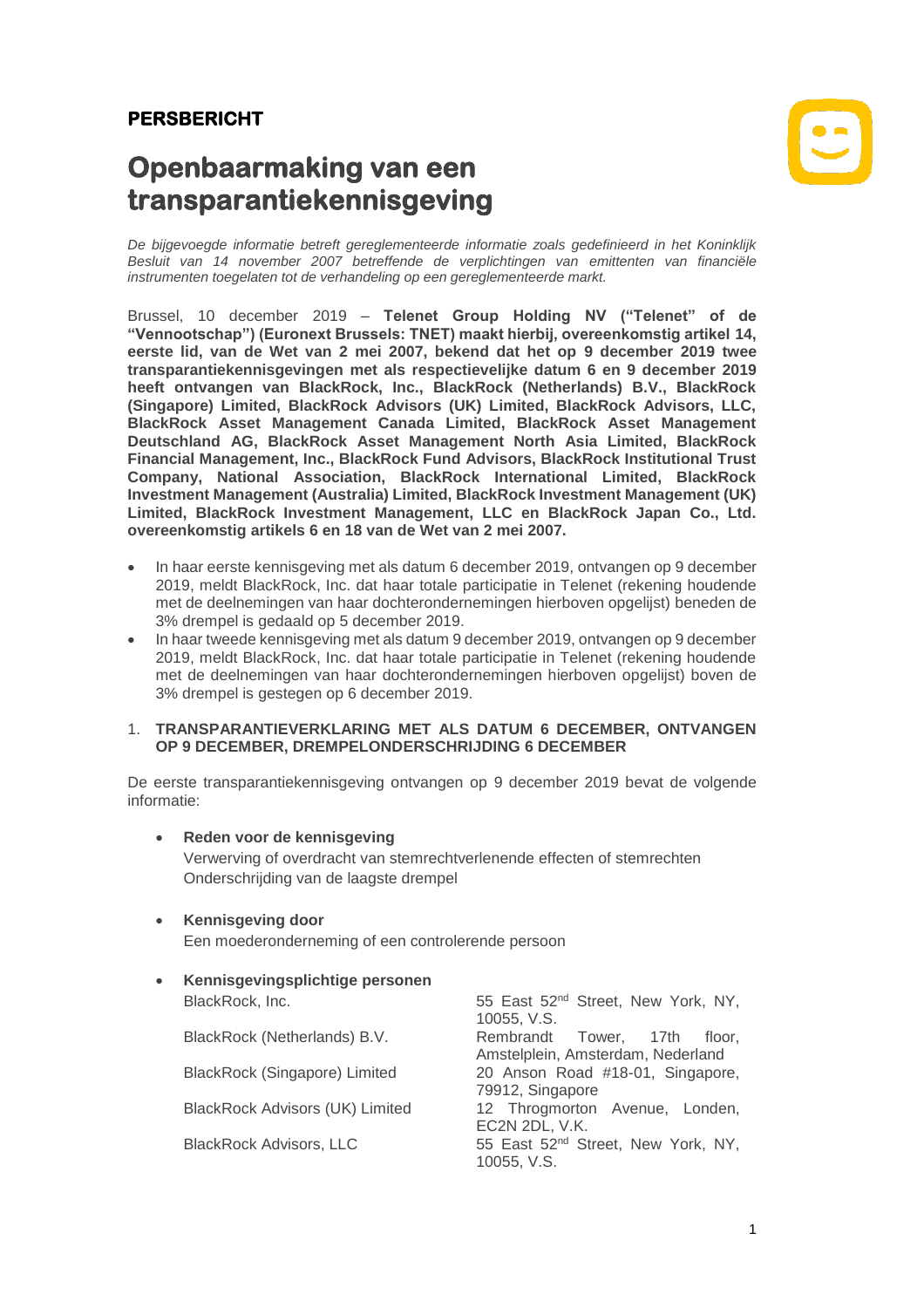BlackRock Asset Management Canada Limited 161 Bay Street, Suite 2500, Toronto, Ontario, M5J 2S1, Canada BlackRock Asset Management Deutschland AG Lenbachplatz 1, 1<sup>ste</sup> verdieping, Munich, 80333-MN3, Duitsland BlackRock Asset Management North Asia Limited BlackRock Financial Management, Inc. 10055, V.S. BlackRock Fund Advisors 400 Howard Street, San Francisco, CA, 94105, V.S. BlackRock Institutional Trust Company, National Association<br>BlackRock International Limited CA, 94105, V.S. BlackRock Investment Management

(Australia) Limited BlackRock Investment Management (UK) Limited BlackRock Investment Management, LLC BlackRock Japan Co., Ltd. 1-8-3 Marunouchi Chiyoda-ku, Trust

- **Datum van drempeloverschrijding** 5 december 2019
- **Overschreden drempel** 3%
- **Noemer** 114.656.785
- **Details van de kennisgeving**

| A)<br>Stemrechten                                                        | Vorige kennisgeving | Na de transactie               |                        |                              |                        |
|--------------------------------------------------------------------------|---------------------|--------------------------------|------------------------|------------------------------|------------------------|
|                                                                          | # stemrechten       | # stemrechten                  |                        | % stemrechten                |                        |
| Houders van stemrechten                                                  |                     | Verbonden l<br>aan<br>effecten | Los van de<br>effecten | Verbonden<br>aan<br>effecten | Los van de<br>effecten |
| BlackRock, Inc.                                                          | 0                   | 0                              |                        | 0,00%                        |                        |
| BlackRock (Netherlands) B.V.                                             | 7.574               | 7.574                          |                        | 0.01%                        |                        |
| BlackRock (Singapore) Limited                                            | 1.907               | 1.907                          |                        | $0.00\%$                     |                        |
| BlackRock Advisors (UK)<br>Limited                                       | 566.107             | 537.756                        |                        | 0,47%                        |                        |
| <b>BlackRock Advisors, LLC</b>                                           | 26.042              | 26.042                         |                        | 0,02%                        |                        |
| <b>BlackRock Asset Management</b><br>Canada Limited                      | 36.085              | 34.927                         |                        | 0.03%                        |                        |
| <b>BlackRock Asset Management</b><br>Deutschland AG                      | 84.832              | 87.796                         |                        | 0.08%                        |                        |
| <b>BlackRock Asset Management</b><br>North Asia Limited                  | 109                 | 109                            |                        | $0.00\%$                     |                        |
| <b>BlackRock Financial</b><br>Management, Inc.                           | 10.046              | 10.776                         |                        | 0.01%                        |                        |
| <b>BlackRock Fund Advisors</b>                                           | 654.855             | 656.295                        |                        | 0,57%                        |                        |
| <b>BlackRock Institutional Trust</b><br>Company, National<br>Association | 915.460             | 928.366                        |                        | 0,81%                        |                        |

15/F, 16/F, 17/F Citibank Tower & 17/F ICBC Tower, 3 Garden Road, Central, Hong Kong<br>55 East 52nd Street, New York, NY,

400 Howard Street, San Francisco,

Exchange Place One, 1 Semple Street, Edinburgh, EH3 8BL, V.K.

Level 26, 101 Collins Street, Melbourne, VIC 3000, Australia 12 Throgmorton Avenue, Londen, EC2N 2DL, V.K.

1 University Square Drive, Princeton, NJ, 8540, V.S.

Tower Main, Tokyo, 100-8217, Japan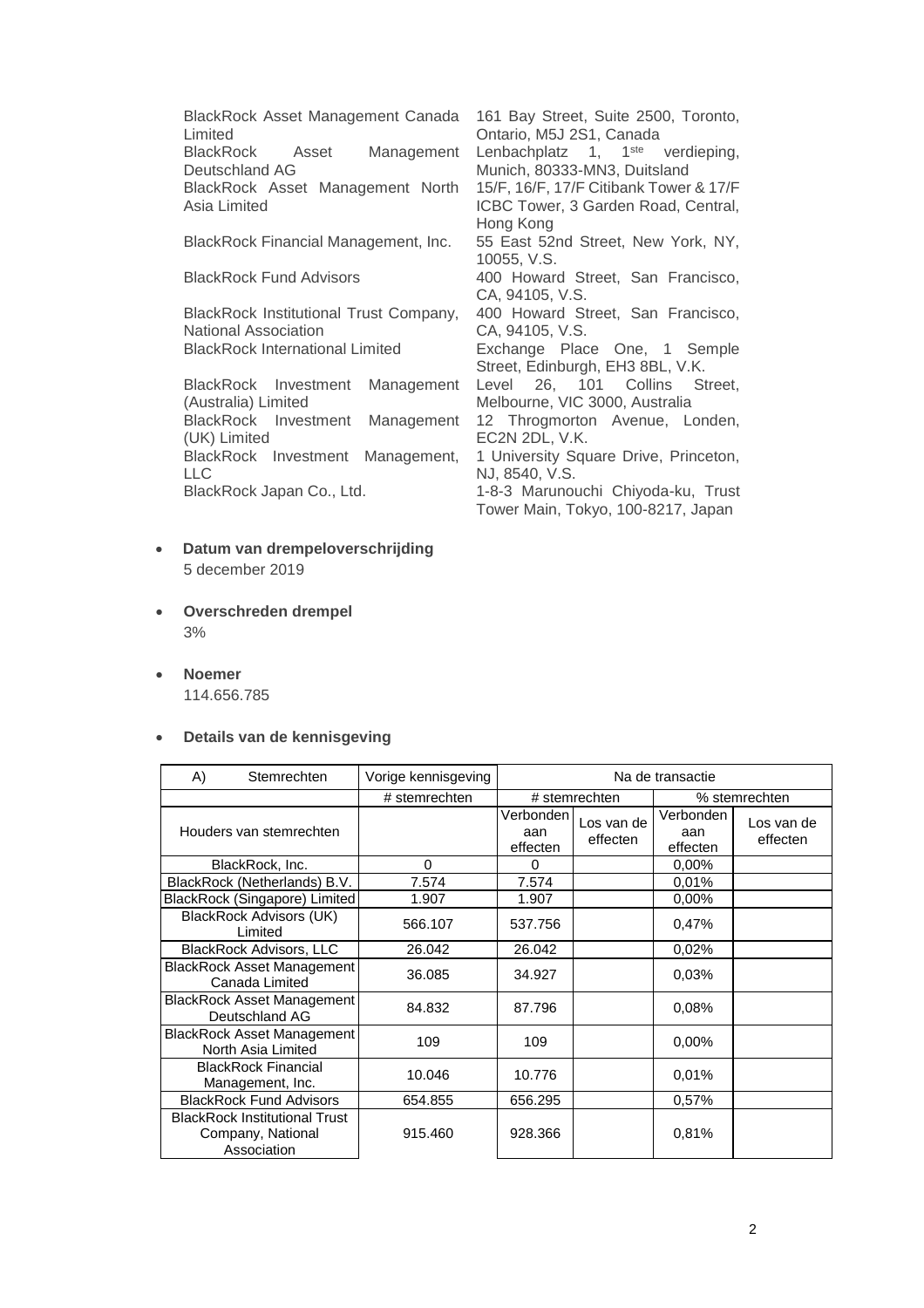| <b>BlackRock International</b><br>Limited                        | 1.009         | 1.009     | 0,00% |  |
|------------------------------------------------------------------|---------------|-----------|-------|--|
| <b>BlackRock Investment</b><br>Management (Australia)<br>Limited | 17.319        | 17.319    | 0,02% |  |
| <b>BlackRock Investment</b><br>Management (UK) Limited           | 811.383       | 757.451   | 0.66% |  |
| <b>BlackRock Investment</b><br>Management, LLC                   | 99.015        | 93.106    | 0.08% |  |
| BlackRock Japan Co., Ltd.                                        | 117.578       | 37.251    | 0.03% |  |
| Subtotaal                                                        | 3.349.321     | 3.197.684 | 2,79% |  |
|                                                                  | <b>TOTAAL</b> | 3.197.684 | 2,79% |  |

| B)<br>Gelijkgestelde<br>financiële instrumenten                          |                                      | Na de transactie |                                  |                                                                                                |                              |              |
|--------------------------------------------------------------------------|--------------------------------------|------------------|----------------------------------|------------------------------------------------------------------------------------------------|------------------------------|--------------|
| Houders van gelijkgestelde<br>financiële instrumenten                    | Type<br>financieel<br>instrument     | Verval-<br>datum | Uitoefeningstermijn<br>of -datum | # stemrechten<br>die kunnen<br>verworven<br>worden bij de<br>uitoefening van<br>het instrument | $\frac{0}{0}$<br>stemrechten | Afwikkeling  |
| BlackRock Advisors (UK)<br>Limited                                       | Effecten<br>Lening                   |                  |                                  | 25.000                                                                                         | 0.02%                        | Fysiek       |
| <b>BlackRock Investment</b><br>Management (UK) Limited                   | Effecten<br>Lening                   |                  |                                  | 83.023                                                                                         | 0.07%                        | Fysiek       |
| <b>BlackRock Investment</b><br>Management, LLC                           | Effecten<br>Lening                   |                  |                                  | 5.932                                                                                          | 0.01%                        | Fysiek       |
| BlackRock Advisors (UK)<br>Limited                                       | Contract<br>for<br><b>Difference</b> |                  |                                  | 1.360                                                                                          | 0,00%                        | In contanten |
| <b>BlackRock Institutional Trust</b><br>Company, National<br>Association | Contract<br>for<br><b>Difference</b> |                  |                                  | 48.926                                                                                         | 0.04%                        | In contanten |
| <b>BlackRock Investment</b><br>Management (UK) Limited                   | Contract<br>for<br><b>Difference</b> |                  |                                  | 4.960                                                                                          | 0.00%                        | In contanten |
| <b>BlackRock Investment</b><br>Management, LLC                           | Contract<br>for<br><b>Difference</b> |                  |                                  | 69.963                                                                                         | 0.06%                        | In contanten |
|                                                                          | <b>TOTAAL</b>                        |                  |                                  | 239.164                                                                                        | 0,21%                        |              |

| TOTAAL (A&B) | # stemrechten | $\%$<br>stemrechten |
|--------------|---------------|---------------------|
|              | 3.436.848     | 3,00%               |

## • **Volledige keten van gecontroleerde ondernemingen via dewelke de deelneming daadwerkelijk wordt gehouden**

BlackRock, Inc. BlackRock Holdco 2, Inc. BlackRock Financial Management, Inc. BlackRock International Holdings, Inc. BR Jersey International Holdings L.P. BlackRock (Singapore) Holdco Pte. Ltd. BlackRock HK Holdco Limited BlackRock Lux Finco S.a.r.l. BlackRock Japan Holdings GK BlackRock Japan Co., Ltd.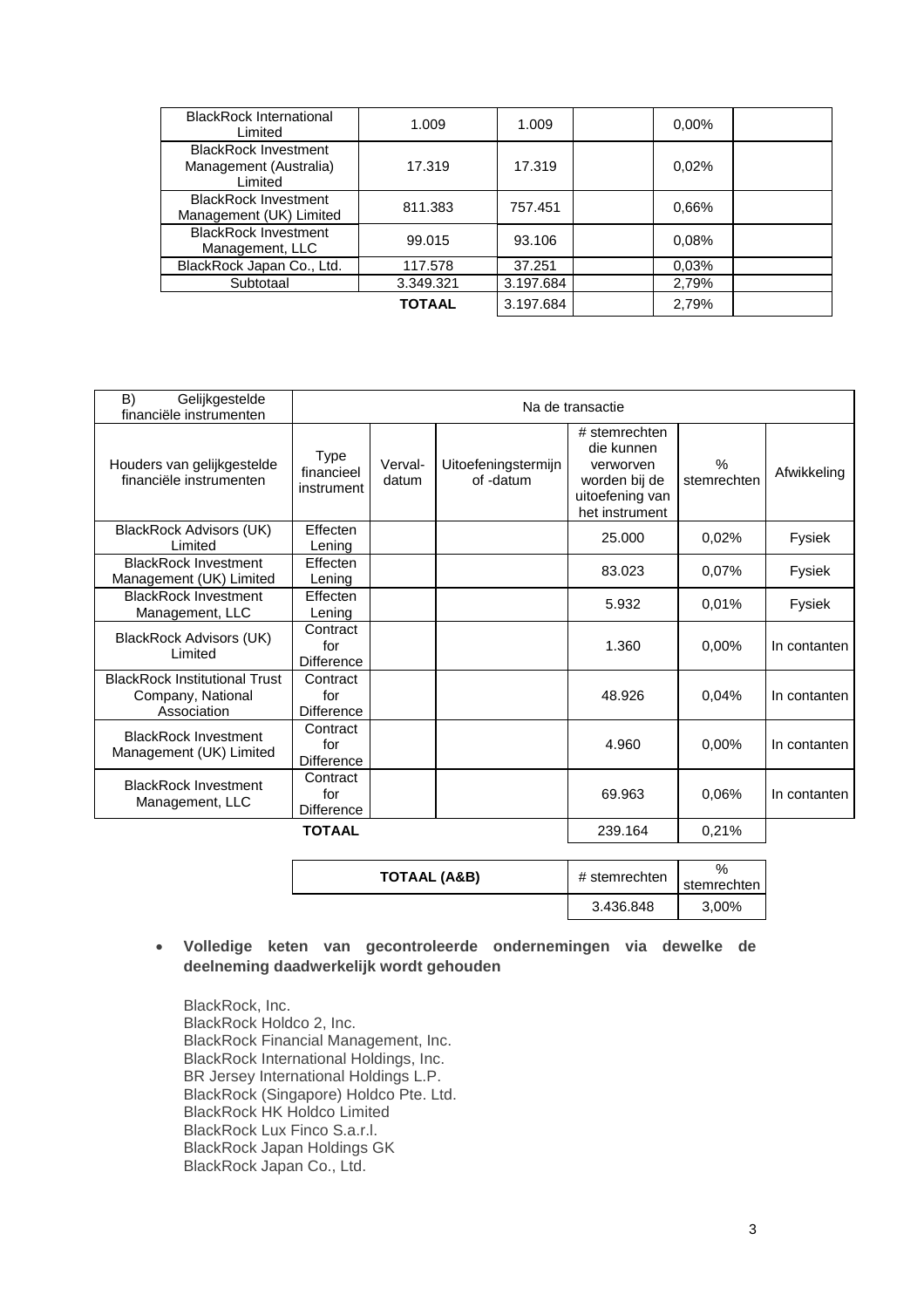BlackRock, Inc. Trident Merger, LLC BlackRock Investment Management, LLC

BlackRock, Inc. BlackRock Holdco 2, Inc. BlackRock Financial Management, Inc. BlackRock International Holdings, Inc. BR Jersey International Holdings L.P. BlackRock Holdco 3, LLC BlackRock Cayman 1 LP BlackRock Cayman West Bay Finco Limited BlackRock Cayman West Bay IV Limited BlackRock Group Limited BlackRock Finance Europe Limited BlackRock Investment Management (UK) Limited

BlackRock, Inc. BlackRock Holdco 2, Inc. BlackRock Financial Management, Inc. BlackRock International Holdings, Inc. BR Jersey International Holdings L.P. BlackRock Australia Holdco Pty. Ltd. BlackRock Investment Management (Australia) Limited

BlackRock, Inc. BlackRock Holdco 2, Inc. BlackRock Financial Management, Inc. BlackRock International Holdings, Inc. BR Jersey International Holdings L.P. BlackRock Holdco 3, LLC BlackRock Cayman 1 LP BlackRock Cayman West Bay Finco Limited BlackRock Cayman West Bay IV Limited BlackRock Group Limited BlackRock International Limited

BlackRock, Inc. BlackRock Holdco 2, Inc. BlackRock Financial Management, Inc. BlackRock Holdco 4, LLC BlackRock Holdco 6, LLC BlackRock Delaware Holdings Inc. BlackRock Institutional Trust Company, National Association

BlackRock, Inc. BlackRock Holdco 2, Inc. BlackRock Financial Management, Inc. BlackRock Holdco 4, LLC BlackRock Holdco 6, LLC BlackRock Delaware Holdings Inc. BlackRock Fund Advisors

BlackRock, Inc. BlackRock Holdco 2, Inc. BlackRock Financial Management, Inc.

BlackRock, Inc. BlackRock Holdco 2, Inc.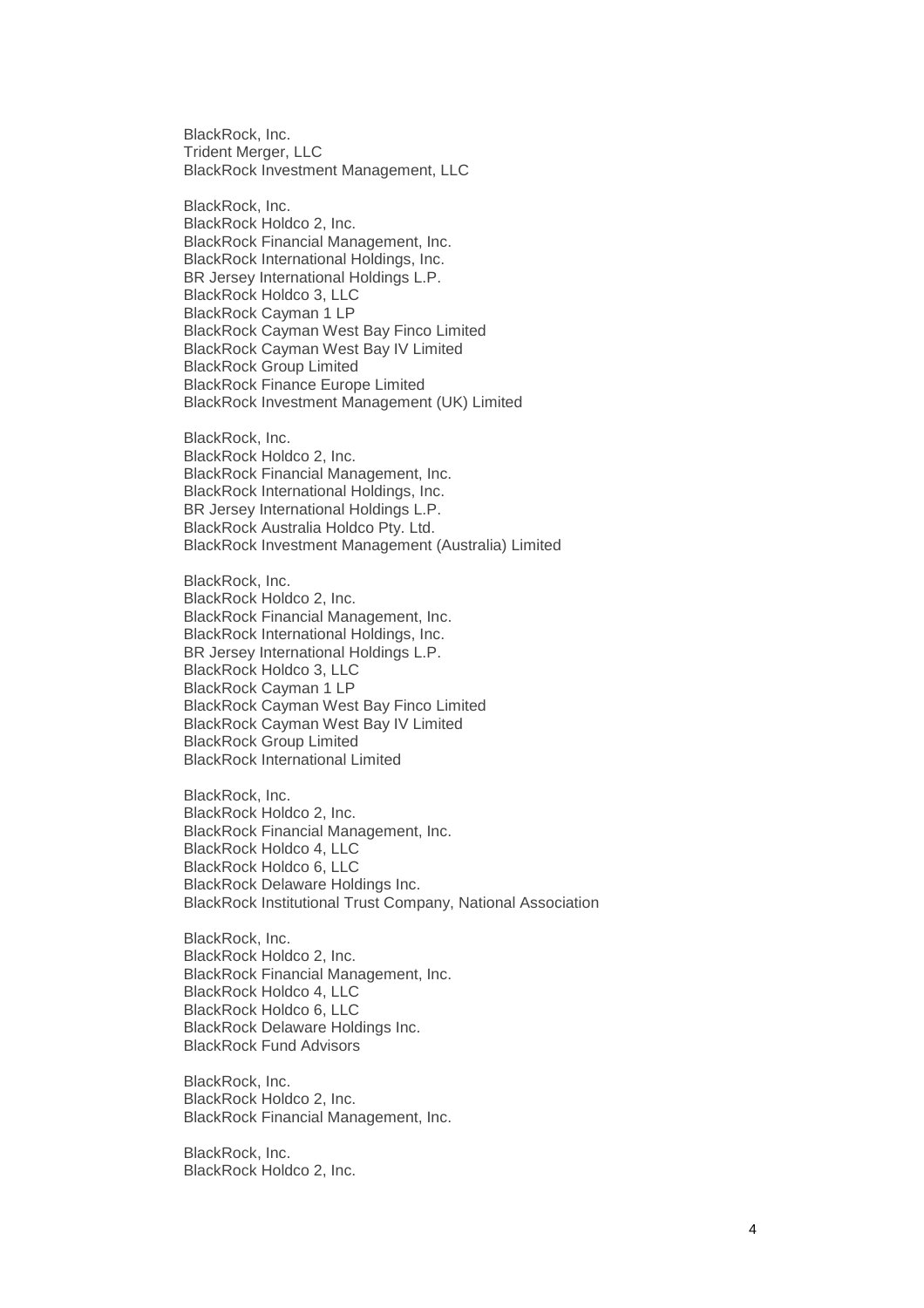BlackRock Financial Management, Inc. BlackRock International Holdings, Inc. BR Jersey International Holdings L.P. BlackRock (Singapore) Holdco Pte. Ltd. BlackRock HK Holdco Limited BlackRock Asset Management North Asia Limited

BlackRock, Inc. BlackRock Holdco 2, Inc. BlackRock Financial Management, Inc. BlackRock International Holdings, Inc. BR Jersey International Holdings L.P. BlackRock Holdco 3, LLC BlackRock Cayman 1 LP BlackRock Cayman West Bay Finco Limited BlackRock Cayman West Bay IV Limited BlackRock Group Limited BlackRock Finance Europe Limited BlackRock Investment Management (UK) Limited BlackRock Asset Management Deutschland AG

BlackRock, Inc. BlackRock Holdco 2, Inc. BlackRock Financial Management, Inc. BlackRock International Holdings, Inc. BR Jersey International Holdings L.P. BlackRock Holdco 3, LLC BlackRock Canada Holdings LP BlackRock Canada Holdings ULC BlackRock Asset Management Canada Limited

BlackRock, Inc. BlackRock Holdco 2, Inc. BlackRock Financial Management, Inc. BlackRock Capital Holdings, Inc. BlackRock Advisors, LLC

BlackRock, Inc. BlackRock Holdco 2, Inc. BlackRock Financial Management, Inc. BlackRock International Holdings, Inc. BR Jersey International Holdings L.P. BlackRock Holdco 3, LLC BlackRock Cayman 1 LP BlackRock Cayman West Bay Finco Limited BlackRock Cayman West Bay IV Limited BlackRock Group Limited BlackRock Finance Europe Limited BlackRock Advisors (UK) Limited

BlackRock, Inc. BlackRock Holdco 2, Inc. BlackRock Financial Management, Inc. BlackRock International Holdings, Inc. BR Jersey International Holdings L.P. BlackRock (Singapore) Holdco Pte. Ltd. BlackRock (Singapore) Limited

BlackRock, Inc. BlackRock Holdco 2, Inc.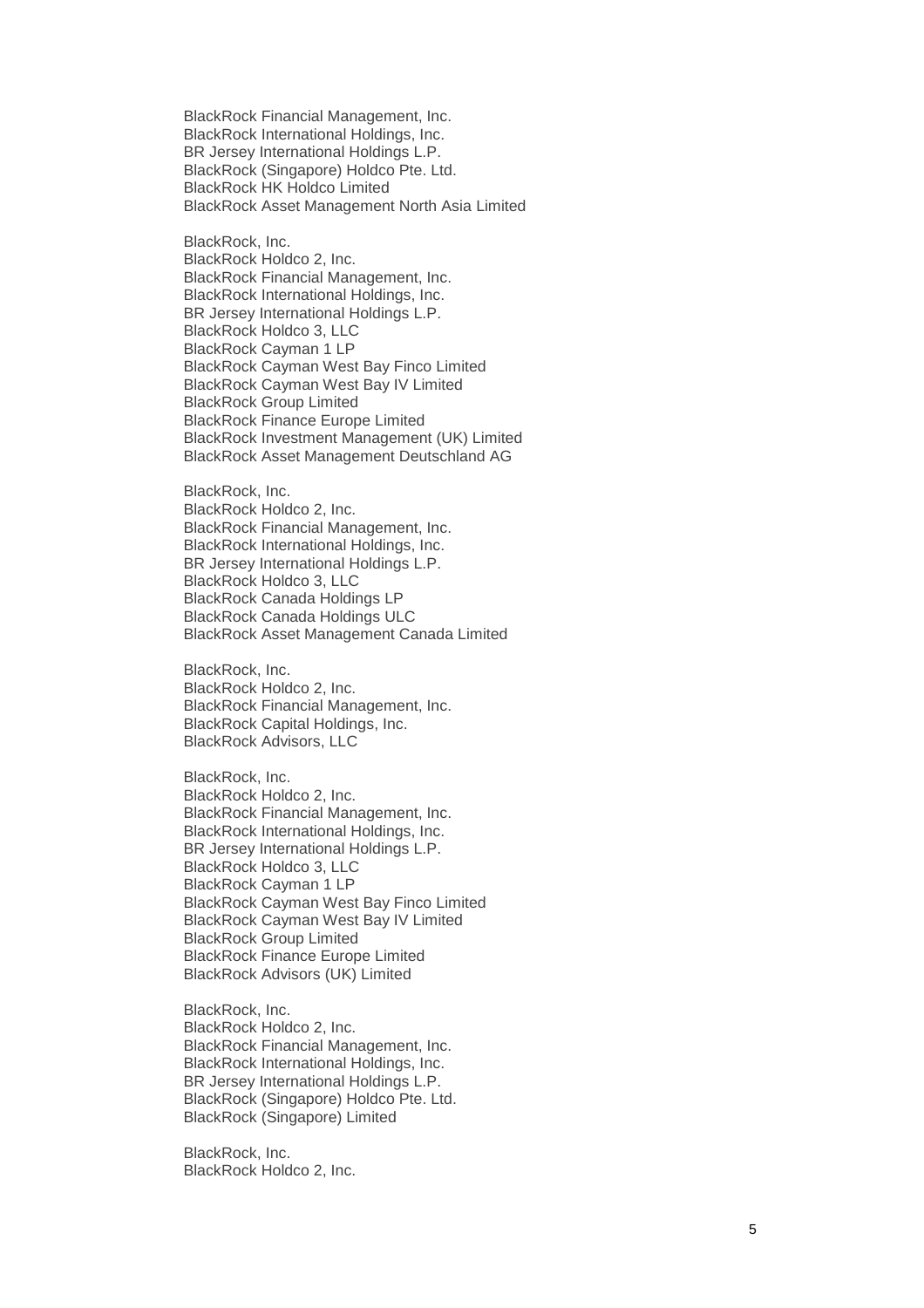BlackRock Financial Management, Inc. BlackRock International Holdings, Inc. BR Jersey International Holdings L.P. BlackRock Holdco 3, LLC BlackRock Cayman 1 LP BlackRock Cayman West Bay Finco Limited BlackRock Cayman West Bay IV Limited BlackRock Group Limited BlackRock Finance Europe Limited BlackRock (Netherlands) B.V.

#### • **Bijkomende informatie**

De kennisgevingsplicht werd veroorzaakt doordat de totale participatie in stemrechten in Telenet gehouden door BlackRock, Inc. beneden de drempel van 3% daalden. Noteer dat het percentage in de sectie "Totaal A+B" 2,99% is voor de Telenet Group Holding verklaringen. Het formulier laat dit zien als 3% als gevolg van afronding.

#### 2. **TRANSPARANTIEVERKLARING MET ALS DATUM 9 DECEMBER, ONTVANGEN OP 9 DECEMBER, DREMPELOVERSCHRIJDING 6 DECEMBER**

De tweede transparantiekennisgeving ontvangen op 9 december 2019 bevat de volgende informatie:

#### • **Reden voor de kennisgeving**

Verwerving of overdracht van stemrechtverlenende effecten of stemrechten Verwerving of overdracht van gelijkgestelde financiële instrumenten

#### • **Kennisgeving door**

Een moederonderneming of een controlerende persoon

# • **Kennisgevingsplichtige personen**

BlackRock Asset Management Canada Limited BlackRock Asset Management Deutschland AG BlackRock Asset Management North Asia Limited

BlackRock Institutional Trust Company, National Association

BlackRock, Inc. The State of the State 55 East 52<sup>nd</sup> Street, New York, NY, 10055, V.S. BlackRock (Netherlands) B.V. Rembrandt Tower, 17th floor, Amstelplein, Amsterdam, Nederland BlackRock (Singapore) Limited 20 Anson Road #18-01, Singapore, 79912, Singapore BlackRock Advisors (UK) Limited 12 Throgmorton Avenue, Londen, EC2N 2DL, V.K. BlackRock Advisors, LLC 55 East 52<sup>nd</sup> Street, New York, NY, 10055, V.S. 161 Bay Street, Suite 2500, Toronto, Ontario, M5J 2S1, Canada Lenbachplatz 1, 1<sup>ste</sup> verdieping, Munich, 80333-MN3, Duitsland 15/F, 16/F, 17/F Citibank Tower & 17/F ICBC Tower, 3 Garden Road, Central, Hong Kong BlackRock Financial Management, Inc. 55 East 52nd Street, New York, NY, 10055, V.S. BlackRock Fund Advisors 400 Howard Street, San Francisco, CA, 94105, V.S. 400 Howard Street, San Francisco, CA, 94105, V.S. BlackRock International Limited Exchange Place One, 1 Semple Street, Edinburgh, EH3 8BL, V.K.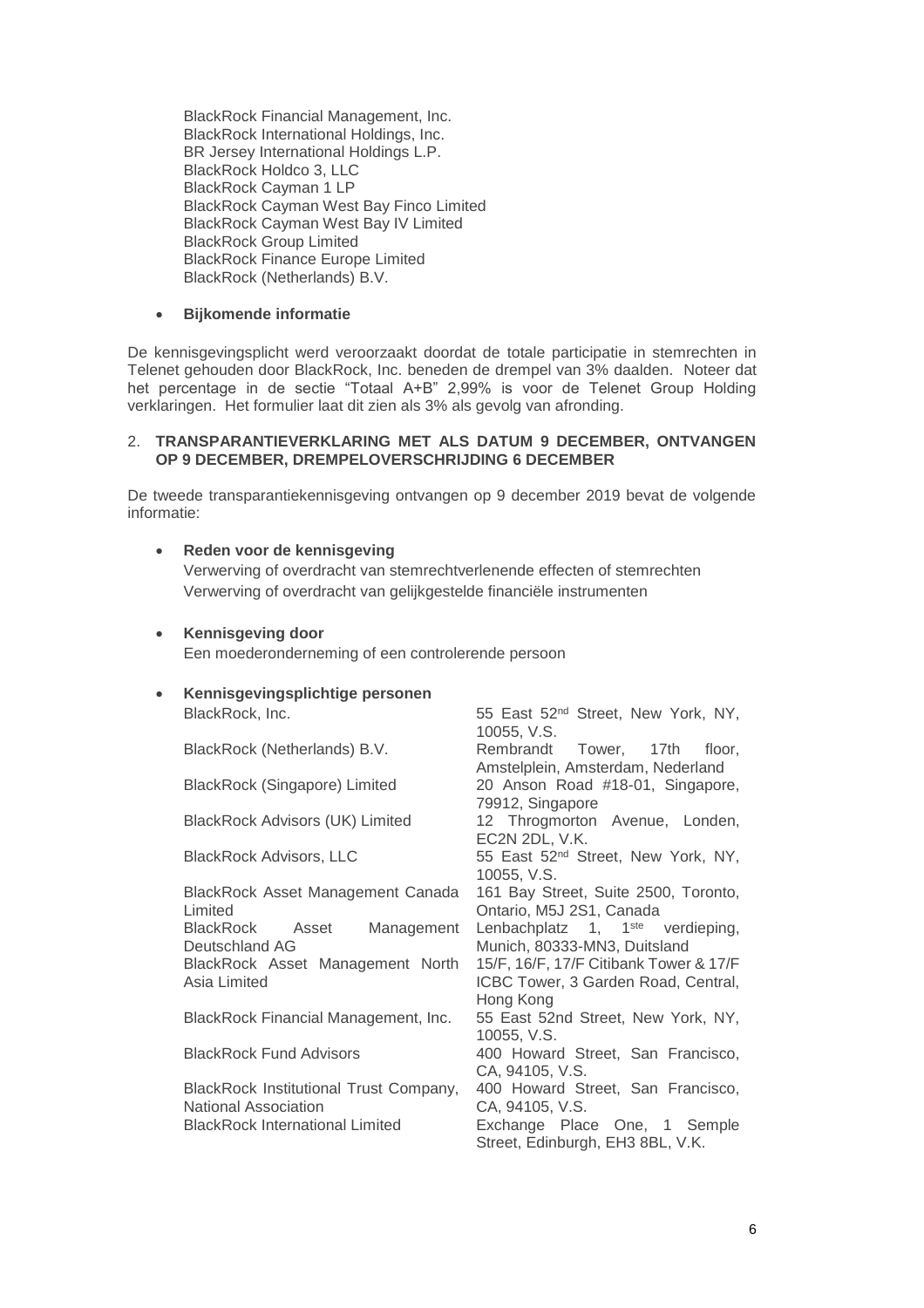BlackRock Investment Management (Australia) Limited BlackRock Investment (UK) Limited BlackRock Investment Management, LLC<br>BlackRock Japan Co., Ltd.

Level 26, 101 Collins Street, Melbourne, VIC 3000, Australia Management 12 Throgmorton Avenue, Londen, EC2N 2DL, V.K. 1 University Square Drive, Princeton, NJ, 8540, V.S. 1-8-3 Marunouchi Chiyoda-ku, Trust Tower Main, Tokyo, 100-8217, Japan

- **Datum van drempeloverschrijding** 6 december 2019
- **Overschreden drempel** 3%
- **Noemer**

114.656.785

## • **Details van de kennisgeving**

| A) | Stemrechten                                                              | Vorige kennisgeving | Na de transactie             |                        |                              |                        |  |
|----|--------------------------------------------------------------------------|---------------------|------------------------------|------------------------|------------------------------|------------------------|--|
|    |                                                                          | # stemrechten       | # stemrechten                |                        |                              | % stemrechten          |  |
|    | Houders van stemrechten                                                  |                     | Verbonden<br>aan<br>effecten | Los van de<br>effecten | Verbonden<br>aan<br>effecten | Los van de<br>effecten |  |
|    | BlackRock, Inc.                                                          | $\Omega$            | $\Omega$                     |                        | 0,00%                        |                        |  |
|    | BlackRock (Netherlands) B.V.                                             | 7.574               | 7.574                        |                        | 0,01%                        |                        |  |
|    | BlackRock (Singapore) Limited                                            | 1.907               | 1.907                        |                        | 0,00%                        |                        |  |
|    | <b>BlackRock Advisors (UK)</b><br>Limited                                | 537.756             | 540.688                      |                        | 0,47%                        |                        |  |
|    | <b>BlackRock Advisors, LLC</b>                                           | 26.042              | 26.042                       |                        | 0,02%                        |                        |  |
|    | <b>BlackRock Asset Management</b><br>Canada Limited                      | 34.927              | 34.771                       |                        | 0.03%                        |                        |  |
|    | <b>BlackRock Asset Management</b><br>Deutschland AG                      | 87.796              | 87.859                       |                        | 0.08%                        |                        |  |
|    | <b>BlackRock Asset Management</b><br>North Asia Limited                  | 109                 | 109                          |                        | 0.00%                        |                        |  |
|    | <b>BlackRock Financial</b><br>Management, Inc.                           | 10.776              | 11.476                       |                        | 0.01%                        |                        |  |
|    | <b>BlackRock Fund Advisors</b>                                           | 656.295             | 656.599                      |                        | 0,57%                        |                        |  |
|    | <b>BlackRock Institutional Trust</b><br>Company, National<br>Association | 928.366             | 934.435                      |                        | 0.81%                        |                        |  |
|    | <b>BlackRock International</b><br>Limited                                | 1.009               | 1.009                        |                        | 0,00%                        |                        |  |
|    | <b>BlackRock Investment</b><br>Management (Australia)<br>Limited         | 17.319              | 17.319                       |                        | 0,02%                        |                        |  |
|    | <b>BlackRock Investment</b><br>Management (UK) Limited                   | 757.451             | 759.099                      |                        | 0.66%                        |                        |  |
|    | <b>BlackRock Investment</b><br>Management, LLC                           | 93.106              | 93.106                       |                        | 0.08%                        |                        |  |
|    | BlackRock Japan Co., Ltd.                                                | 37.251              | 37.251                       |                        | 0,03%                        |                        |  |
|    | Subtotaal                                                                | 3.197.684           | 3.209.244                    |                        | 2,80%                        |                        |  |
|    |                                                                          | <b>TOTAAL</b>       | 3.209.244                    | $\mathbf 0$            | 2,80%                        | 0,00%                  |  |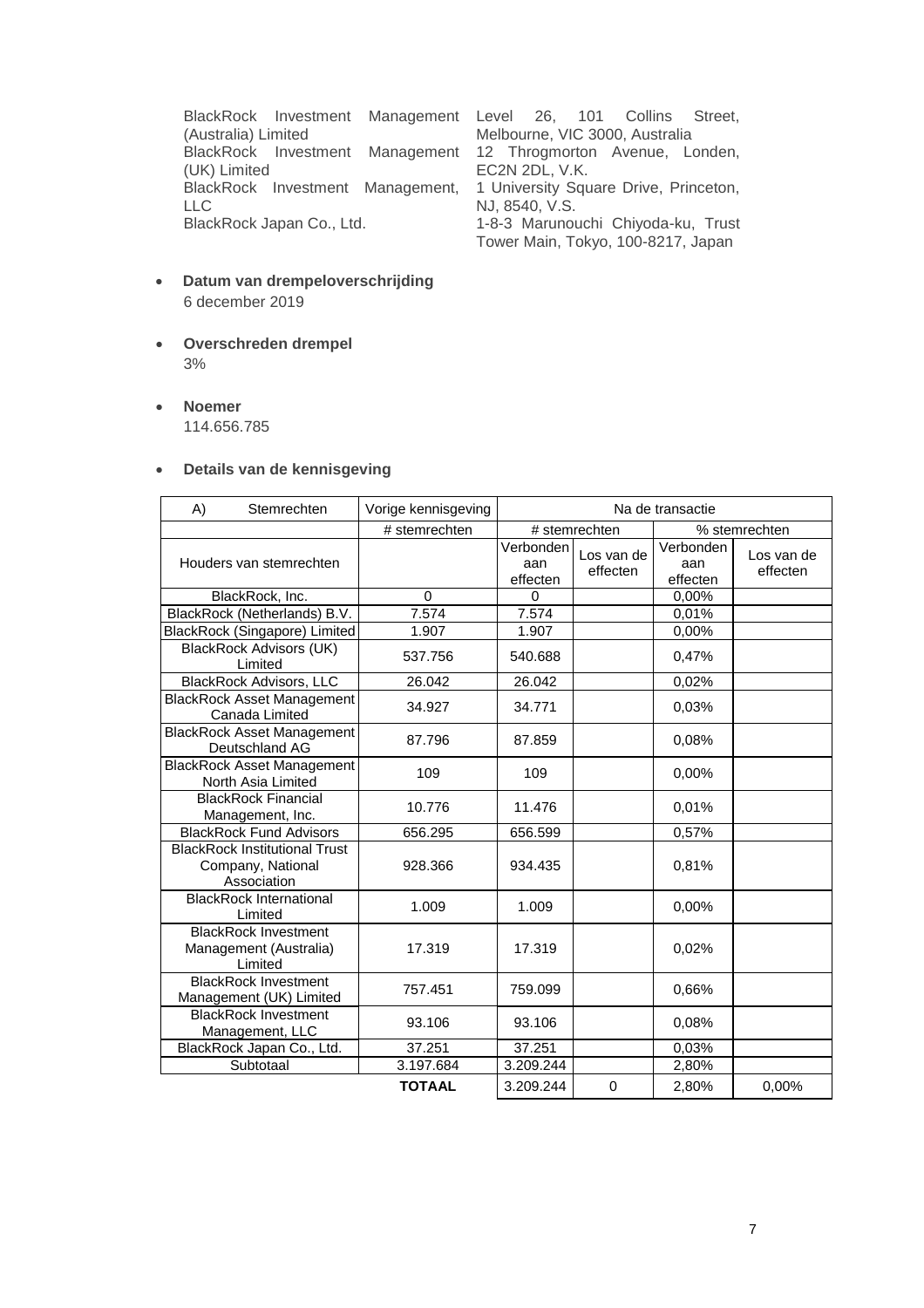| B)<br>Gelijkgestelde<br>financiële instrumenten                          |                                         | Na de transactie |                                  |                                                                                                |                              |              |
|--------------------------------------------------------------------------|-----------------------------------------|------------------|----------------------------------|------------------------------------------------------------------------------------------------|------------------------------|--------------|
| Houders van gelijkgestelde<br>financiële instrumenten                    | <b>Type</b><br>financieel<br>instrument | Verval-<br>datum | Uitoefeningstermijn<br>of -datum | # stemrechten<br>die kunnen<br>verworven<br>worden bij de<br>uitoefening van<br>het instrument | $\frac{0}{0}$<br>stemrechten | Afwikkeling  |
| <b>BlackRock Advisors (UK)</b><br>Limited                                | Effecten<br>Lening                      |                  |                                  | 25,000                                                                                         | 0,02%                        | Fysiek       |
| <b>BlackRock Investment</b><br>Management (UK) Limited                   | Effecten<br>Lening                      |                  |                                  | 83.023                                                                                         | 0,07%                        | Fysiek       |
| <b>BlackRock Investment</b><br>Management, LLC                           | Effecten<br>Lening                      |                  |                                  | 5.932                                                                                          | 0.01%                        | Fysiek       |
| BlackRock Advisors (UK)<br>Limited                                       | Contract<br>for<br><b>Difference</b>    |                  |                                  | 1.360                                                                                          | $0,00\%$                     | In contanten |
| <b>BlackRock Institutional Trust</b><br>Company, National<br>Association | Contract<br>for<br><b>Difference</b>    |                  |                                  | 49.536                                                                                         | 0,04%                        | In contanten |
| <b>BlackRock Investment</b><br>Management (UK) Limited                   | Contract<br>for<br><b>Difference</b>    |                  |                                  | 4.960                                                                                          | 0,00%                        | In contanten |
| <b>BlackRock Investment</b><br>Management, LLC                           | Contract<br>for<br>Difference           |                  |                                  | 78.473                                                                                         | 0.07%                        | In contanten |
| <b>TOTAAL</b>                                                            |                                         |                  |                                  | 248.284                                                                                        | 0,22%                        |              |

| <b>TOTAAL (A&amp;B)</b> | # stemrechten | $\frac{0}{2}$<br>stemrecht |
|-------------------------|---------------|----------------------------|
|                         | 3.457.528     | 3,02%                      |

• **Volledige keten van gecontroleerde ondernemingen via dewelke de deelneming daadwerkelijk wordt gehouden**

BlackRock, Inc. BlackRock Holdco 2, Inc. BlackRock Financial Management, Inc. BlackRock International Holdings, Inc. BR Jersey International Holdings L.P. BlackRock (Singapore) Holdco Pte. Ltd. BlackRock HK Holdco Limited BlackRock Lux Finco S.a.r.l. BlackRock Japan Holdings GK BlackRock Japan Co., Ltd.

BlackRock, Inc. Trident Merger, LLC BlackRock Investment Management, LLC

BlackRock, Inc. BlackRock Holdco 2, Inc. BlackRock Financial Management, Inc. BlackRock International Holdings, Inc. BR Jersey International Holdings L.P. BlackRock Holdco 3, LLC BlackRock Cayman 1 LP BlackRock Cayman West Bay Finco Limited BlackRock Cayman West Bay IV Limited BlackRock Group Limited BlackRock Finance Europe Limited

stemrechten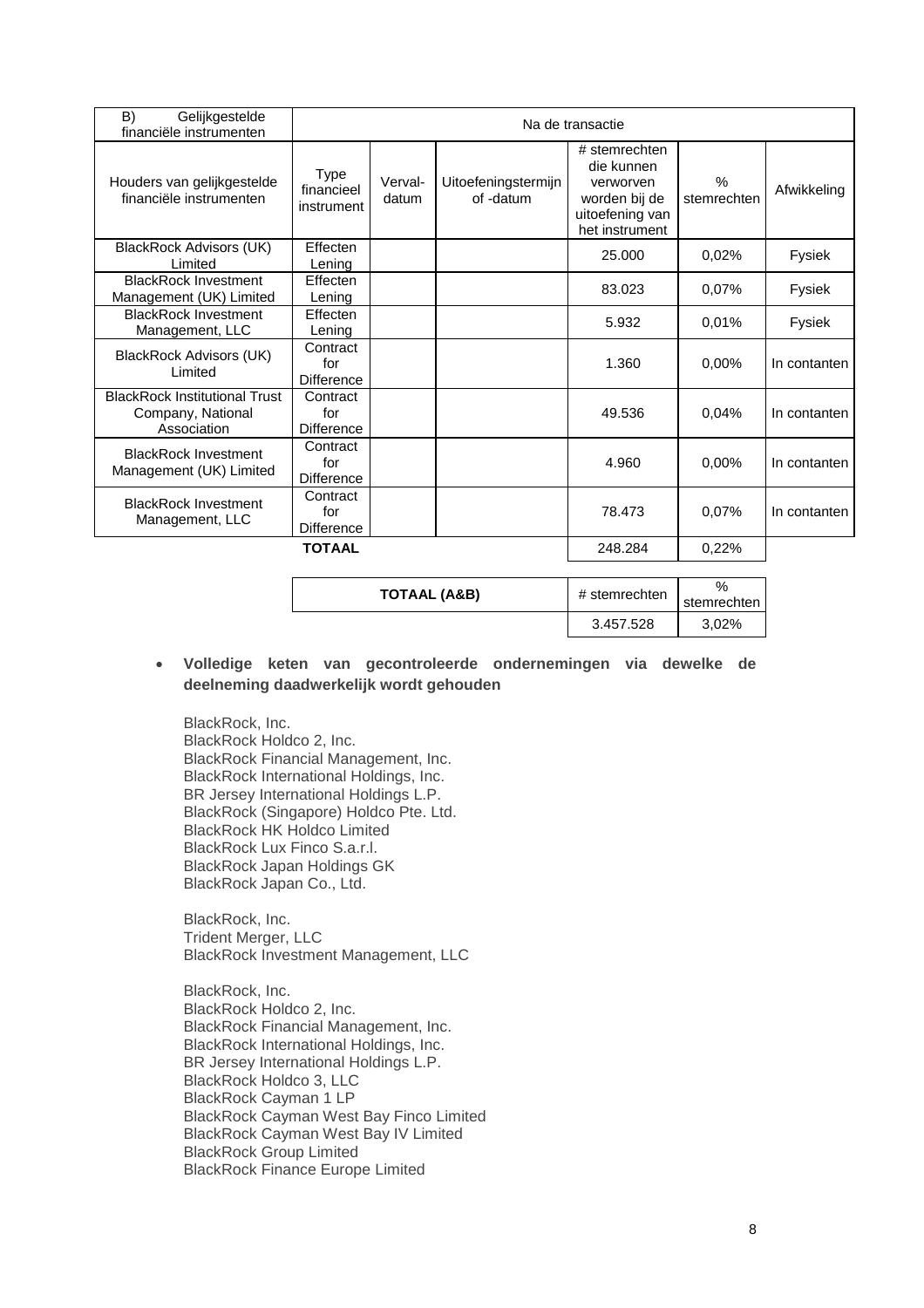BlackRock Investment Management (UK) Limited

BlackRock, Inc. BlackRock Holdco 2, Inc. BlackRock Financial Management, Inc. BlackRock International Holdings, Inc. BR Jersey International Holdings L.P. BlackRock Australia Holdco Pty. Ltd. BlackRock Investment Management (Australia) Limited

BlackRock, Inc. BlackRock Holdco 2, Inc. BlackRock Financial Management, Inc. BlackRock International Holdings, Inc. BR Jersey International Holdings L.P. BlackRock Holdco 3, LLC BlackRock Cayman 1 LP BlackRock Cayman West Bay Finco Limited BlackRock Cayman West Bay IV Limited BlackRock Group Limited BlackRock International Limited

BlackRock, Inc. BlackRock Holdco 2, Inc. BlackRock Financial Management, Inc. BlackRock Holdco 4, LLC BlackRock Holdco 6, LLC BlackRock Delaware Holdings Inc. BlackRock Institutional Trust Company, National Association

BlackRock, Inc. BlackRock Holdco 2, Inc. BlackRock Financial Management, Inc. BlackRock Holdco 4, LLC BlackRock Holdco 6, LLC BlackRock Delaware Holdings Inc. BlackRock Fund Advisors

BlackRock, Inc. BlackRock Holdco 2, Inc. BlackRock Financial Management, Inc.

BlackRock, Inc. BlackRock Holdco 2, Inc. BlackRock Financial Management, Inc. BlackRock International Holdings, Inc. BR Jersey International Holdings L.P. BlackRock (Singapore) Holdco Pte. Ltd. BlackRock HK Holdco Limited BlackRock Asset Management North Asia Limited

BlackRock, Inc. BlackRock Holdco 2, Inc. BlackRock Financial Management, Inc. BlackRock International Holdings, Inc. BR Jersey International Holdings L.P. BlackRock Holdco 3, LLC BlackRock Cayman 1 LP BlackRock Cayman West Bay Finco Limited BlackRock Cayman West Bay IV Limited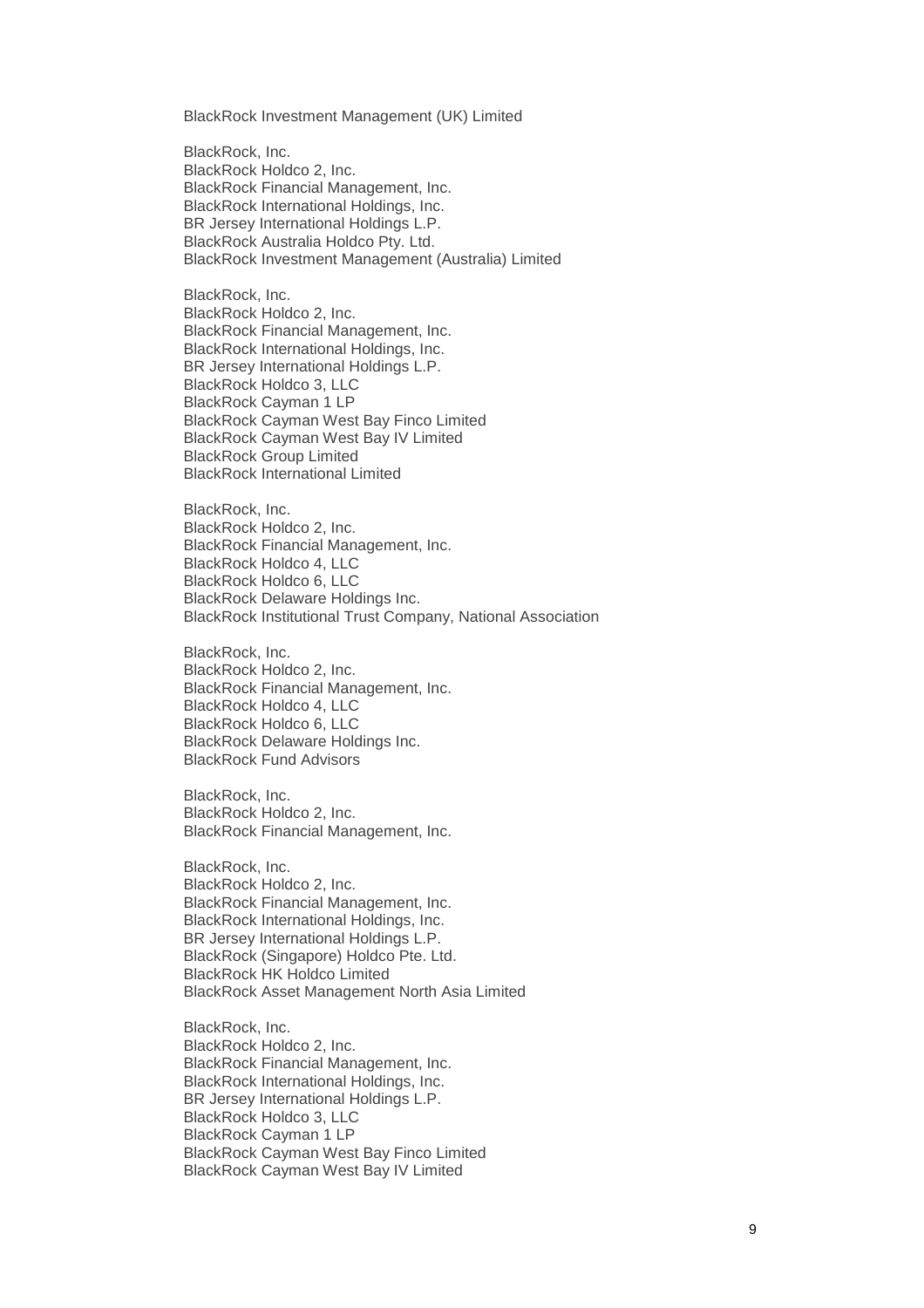BlackRock Group Limited BlackRock Finance Europe Limited BlackRock Investment Management (UK) Limited BlackRock Asset Management Deutschland AG

BlackRock, Inc. BlackRock Holdco 2, Inc. BlackRock Financial Management, Inc. BlackRock International Holdings, Inc. BR Jersey International Holdings L.P. BlackRock Holdco 3, LLC BlackRock Canada Holdings LP BlackRock Canada Holdings ULC BlackRock Asset Management Canada Limited

BlackRock, Inc. BlackRock Holdco 2, Inc. BlackRock Financial Management, Inc. BlackRock Capital Holdings, Inc. BlackRock Advisors, LLC

BlackRock, Inc. BlackRock Holdco 2, Inc. BlackRock Financial Management, Inc. BlackRock International Holdings, Inc. BR Jersey International Holdings L.P. BlackRock Holdco 3, LLC BlackRock Cayman 1 LP BlackRock Cayman West Bay Finco Limited BlackRock Cayman West Bay IV Limited BlackRock Group Limited BlackRock Finance Europe Limited BlackRock Advisors (UK) Limited

BlackRock, Inc. BlackRock Holdco 2, Inc. BlackRock Financial Management, Inc. BlackRock International Holdings, Inc. BR Jersey International Holdings L.P. BlackRock (Singapore) Holdco Pte. Ltd. BlackRock (Singapore) Limited

BlackRock, Inc. BlackRock Holdco 2, Inc. BlackRock Financial Management, Inc. BlackRock International Holdings, Inc. BR Jersey International Holdings L.P. BlackRock Holdco 3, LLC BlackRock Cayman 1 LP BlackRock Cayman West Bay Finco Limited BlackRock Cayman West Bay IV Limited BlackRock Group Limited BlackRock Finance Europe Limited BlackRock (Netherlands) B.V.

#### • **Bijkomende informatie**

De kennisgevingsplicht werd veroorzaakt doordat de totale participatie in stemrechten in Telenet gehouden door BlackRock, Inc. boven de drempel van 3% steeg.